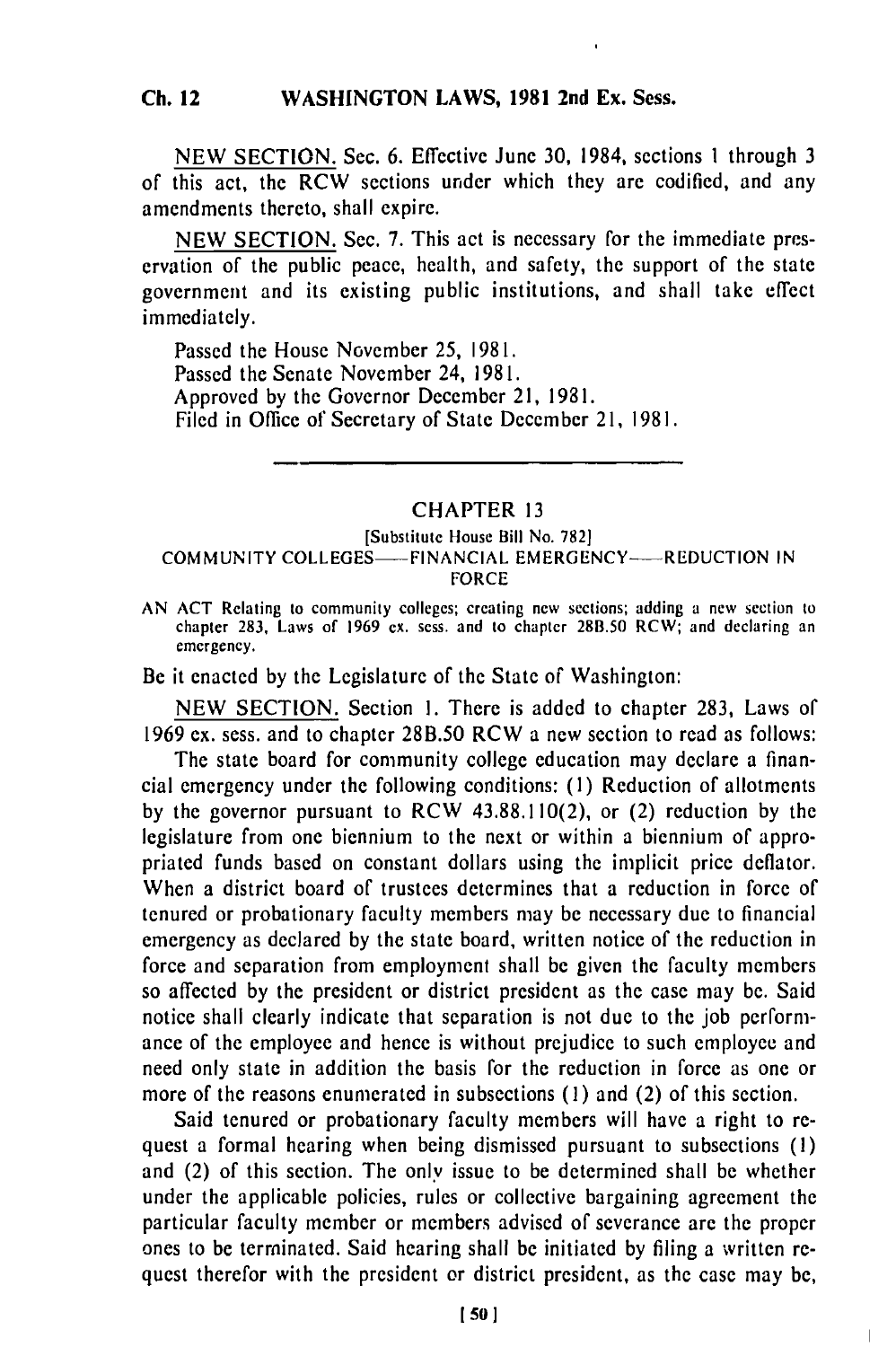within ten days after issuance of such notice. At such formal hearing the tenure review committee provided for in RCW 28B.50.863 may observe the formal hearing procedure and after the conclusion of such hearing offer its recommended decision for consideration by the hearing officer. Failure to timely request such a hearing shall cause separation from service of such faculty members so notified on the effective date as stated in the notice, regardless of the duration of any individual employment contract.

Said hearing shall be a formal hearing pursuant to RCW 28B.19.120 conducted by a hearing officer appointed by the board of trustees and shall be concluded by the hearing officer within sixty days after written notice of the reduction in force has been issued. Ten days written notice of the formal hearing will be given to faculty members who have requested such a hearing by the president or district president as the case may be. The hearing officer within ten days after conclusion of such formal hearing shall prepare findings, conclusions of law and a recommended decision which shall be forwarded to the board of trustees for its final action thereon. Any such determination **by** the hearing officer under this section shall not be subject to further tenure review committee action as otherwise provided in this chapter.

Notwithstanding any other provision of this section, at the time of a faculty member or members request for formal hearing said faculty member or members may ask for participation in the choosing of the hearing officer in the manner provided in RCW 28A.58.455(4), said employee therein being a faculty member for the purposes hereof and said board of directors therein being the board of trustees for the purposes hereof: PROVIDED, That where there is more than one faculty member affected by the board of trustees' reduction in force such faculty members requesting hearing must act collectively in making such request: PROVIDED FURTHER, That costs incurred for the services and expenses of such hearing officer shall be shared equally by the community college and the faculty member or faculty members requesting hearing.

When more than one faculty member is notified of termination because of a reduction in force as provided in this section, hearings for all such faculty members requesting formal hearing shall be consolidated and only one such hearing for the affected faculty members shall be held, and such consolidated hearing shall be concluded within the time frame set forth herein.

Separation from service without prejudice after formal hearing under the provisions of this section shall become effective upon final action by the board of trustees.

It is the intent of the legislature by enactment of this section and in accordance with RCW 28B.52.035, to modify any collective bargaining agreements in effect, or any conflicting board policies or rules, so that any reductions in force which take place after this section becomes effective, whether in progress or to be initiated, will comply solely with the provisions